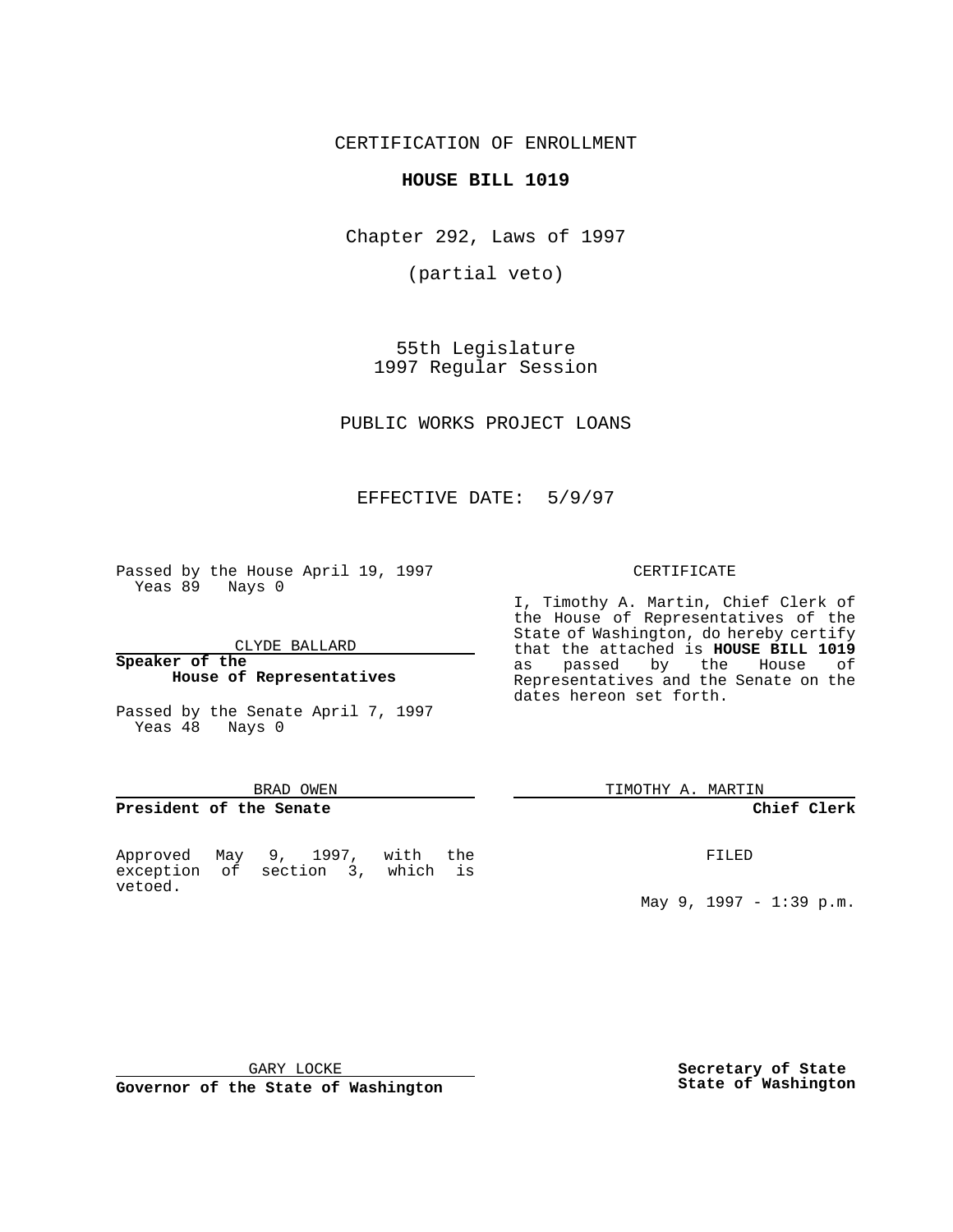## **HOUSE BILL 1019** \_\_\_\_\_\_\_\_\_\_\_\_\_\_\_\_\_\_\_\_\_\_\_\_\_\_\_\_\_\_\_\_\_\_\_\_\_\_\_\_\_\_\_\_\_\_\_

\_\_\_\_\_\_\_\_\_\_\_\_\_\_\_\_\_\_\_\_\_\_\_\_\_\_\_\_\_\_\_\_\_\_\_\_\_\_\_\_\_\_\_\_\_\_\_

Passed Legislature - 1997 Regular Session

AS AMENDED BY THE SENATE

**State of Washington 55th Legislature 1997 Regular Session**

**By** Representatives Honeyford, Ogden, D. Sommers and Mason; by request of Public Works Board

Read first time 01/13/97. Referred to Committee on Capital Budget.

 AN ACT Relating to appropriations for projects recommended by the public works board; amending RCW 43.155.060; creating new sections; making an appropriation; and declaring an emergency.

BE IT ENACTED BY THE LEGISLATURE OF THE STATE OF WASHINGTON:

 NEW SECTION. **Sec. 1.** Pursuant to chapter 43.155 RCW, the following project loans recommended by the public works board are authorized to be made with funds previously appropriated from the public works assistance account:

 (1) City of Blaine--sanitary sewer project--construct new grit channel, chlorine contact chambers, and chlorination/dechlorination facility and sludge dewatering equipment. Replacement of rotating biological contactors and secondary clarifiers with sequencing batch reactors ............................. \$2,318,037 (2) City of Blaine--sanitary sewer project--replace sewer lines between peace portal drive and pump station no. 1 on Marine Drive, including nine manholes, curb and gutter removal, and roadway repair .............................. \$593,365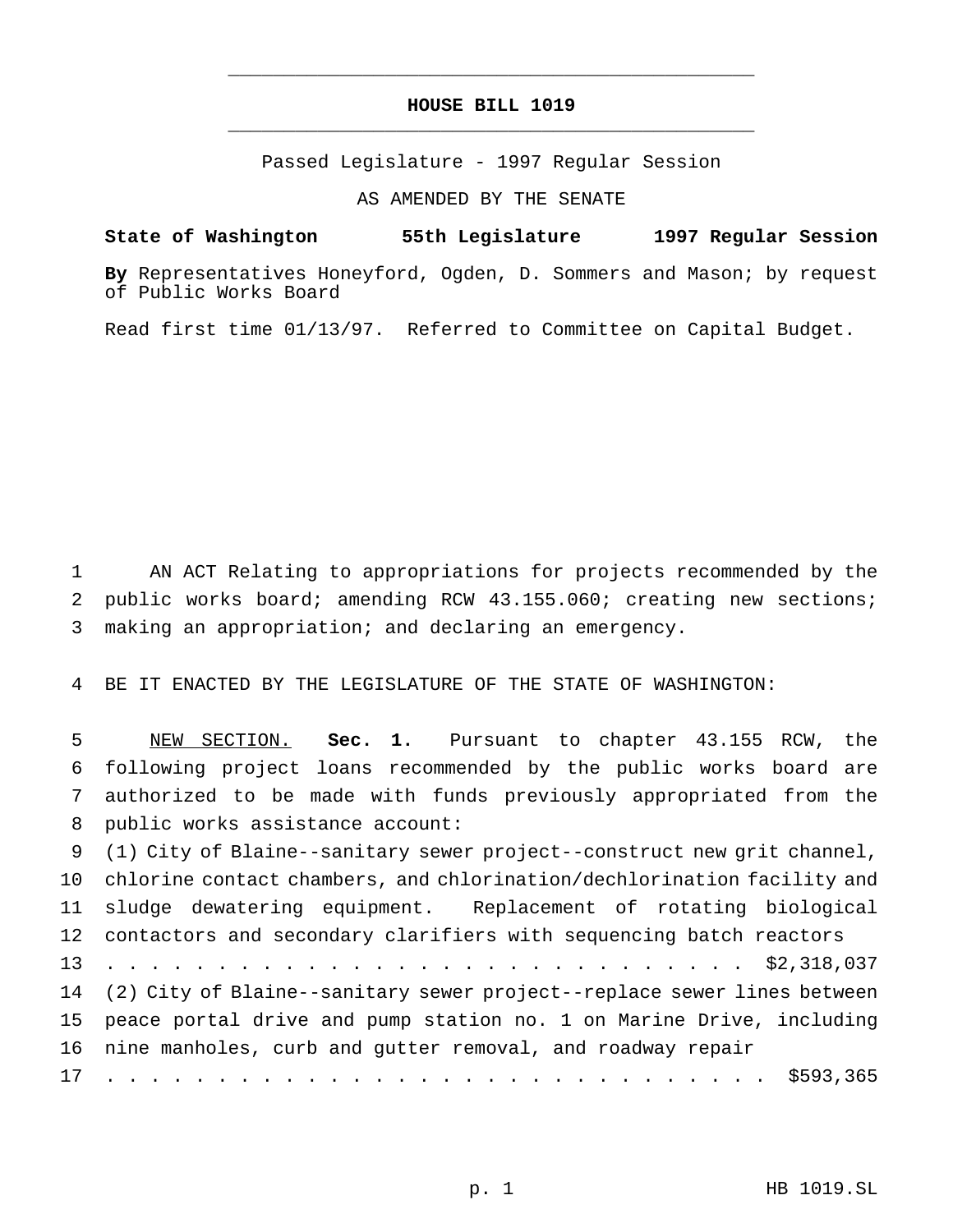(3) City of Bremerton--sanitary sewer project--separating the combined sewer and storm water drainage systems, separating roof drains, and 3 other measures to reduce overflows . . . . . . . . . . . \$662,000 (4) City of Buckley--sanitary sewer project--reduce l/l problem by installing a sanitary sewer and storm pipe, conversion of existing sewer mains to storm water, and construction of an aerobic digester ............................. \$1,200,000 (5) Covington Water District--domestic water project--provide facilities for dosing chemicals for disinfection and PH adjustment ............................. \$1,596,000 (6) Grays Harbor County--sanitary sewer project--transitioning from failing individual on-site systems to and upgraded and expanding treatment facility with twenty-five mgd advanced secondary wastewater 14 treatment facility . . . . . . . . . . . . . . . . . . \$4,000,000 (7) City of Ilwaco--sanitary sewer project--replacement of side sewer lines in two city sewer basins in order to meet department of health compliance order ..................... \$193,500 (8) City of Ilwaco--domestic water project--install a steel forty-two thousand gallon aeration basin and a one hundred pound per day ozone generating and injection unit upstream from the existing water filter 21 to improve water quality . . . . . . . . . . . . . . . . \$477,000 (9) Mason County PUD No. 1--domestic water project--rehabilitation/ improvements through the replacement of existing water system facilities, thereby supplying a reliable and safe source of potable 25 water................................... \$1,551,870 (10) City of Medical Lake--sanitary sewer project--installation of an advanced wastewater treatment facility, consisting of a sequential batch reactor with rotary fine screens; grit chamber; equalization basin; effluent filters; batch aeration basins; ultraviolet radiation disinfection; ten thousand lineal feet of force main; one lift station 31 and a composting facility  $\ldots$ ................... \$4,620,000 (11) City of Puyallup--sanitary sewer project--provide enhanced removal of pollutants from the community's wastewater to comply with a 34 department of ecology order . . . . . . . . . . . . . . . \$7,000,000 (12) City of Quincy--road project--repair/replacement of damaged portions of curb, gutter, and sidewalk; consisting of grading, drainage improvements, crushed rock base, asphalt concrete pavement, curb and gutter, sidewalk, and illumination. Replacement of malfunctioning 39 railroad crossing signal system . . . . . . . . . . . . . . \$449,995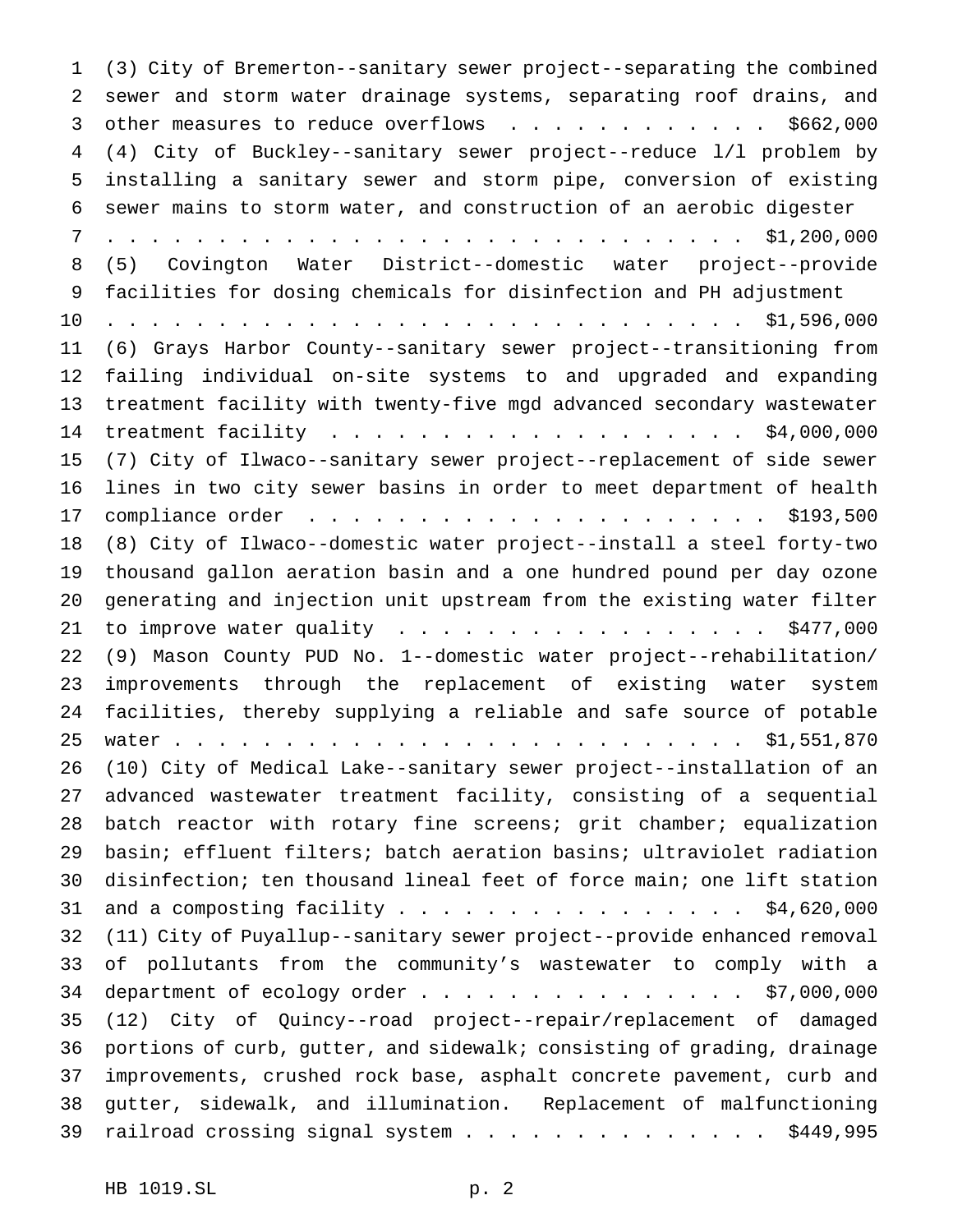(13) Town of Rosalia--domestic water project--construct a new three hundred thousand gallon water reservoir, replacement of an antiquated 3 booster pump station . . . . . . . . . . . . . . . . . . \$216,900 (14) City of Seattle--bridge project--replace steel deck grating on the University and Fremont bridges, install truss protection railing, and 6 rehabilitate the centerlock . . . . . . . . . . . . . . \$3,284,640 (15) City of Woodland--domestic water project--provide water collection laterals, transmission main, a new filtration plant with one hundred thousand gallon wet well storage, and filters that will enhance the 10 existing well water source . . . . . . . . . . . . . . . \$1,797,000 (16) Emergency Public Works Loans--as authorized by RCW 43.155.065 ............................. \$1,898,649

Section 1 total..................... \$31,858,956

 NEW SECTION. **Sec. 2.** An appropriation of \$25,000,000 for the biennium ending June 30, 1997, is hereby made from the public works assistance account to the department of community, trade, and economic development for the purposes of providing funds for the following project loans recommended by the public works board:

 (1) City of Blaine--sanitary sewer project--replace seventy-year-old 20 sewer system with new sanitary sewers . . . . . . . . . . \$332,700 (2) City of Bonney Lake--domestic water project--installation of a new two million gallon reservoir to meet department of health requirements ....................... \$953,595 (3) Public Utility District No. 1 of Chelan County--domestic water-- construction of a five hundred thousand gallon concrete reservoir and appurtenances, approximately two hundred lineal feet of eight-inch water main for connection to existing distribution system, and site restoration to comply with department of health requirements

 .............................. \$390,950 (4) Coal Creek Utility District--domestic water project--replace approximately ten thousand six hundred lineal feet of water main and 32 construct two water chlorination facilities . . . . . . . \$747,425 (5) Covington Water District--domestic water project--replace approximately twenty-three thousand five hundred lineal feet of leaky distribution service lines and connections at Timberlane Estates ............................. \$1,389,500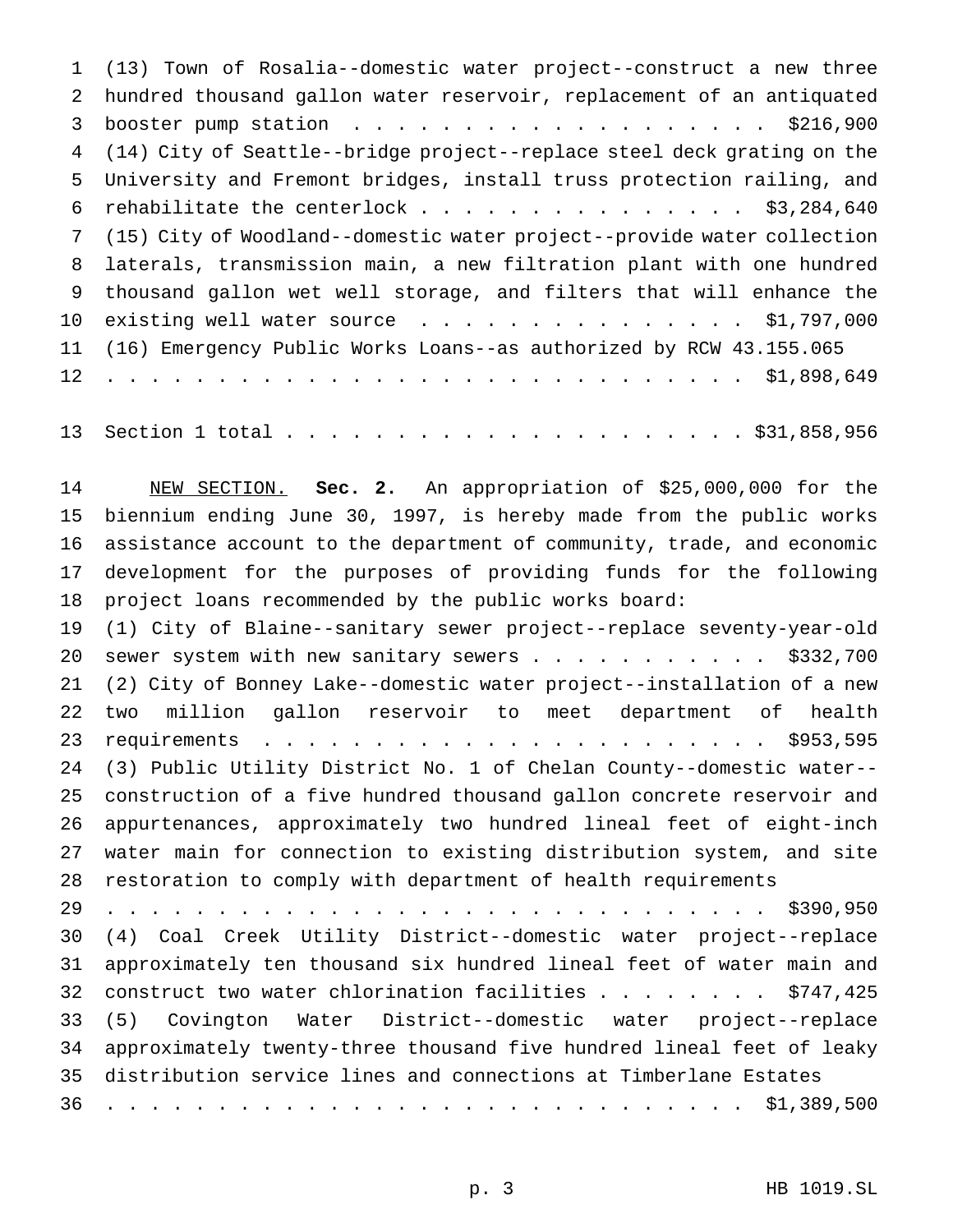(6) Cross Valley Water District--domestic water project--construct a water treatment facility including appurtenances, buildings, and 3 equipment for production wells no. 5, 6, and 10 . . . . . . \$945,770 (7) City of Duvall--domestic water project--replace two thousand three hundred lineal feet of ten-inch ac water main, install a backup generator, demolish and remove two fifty-five thousand gallon reservoirs and install a one thousand gpm pump station .............................. \$298,491 (8) Fall City Water District--domestic water project--replace water lines on SE 48th, 328th Way SE, Preston-Fall City Road, also replace Heathercrest water tank, and service the Riverview Park .............................. \$211,750 (9) Highline Water District--domestic water project--replacement of approximately twenty-three thousand seven hundred fifty lineal feet of 15 water main to improve water quality . . . . . . . . . . \$1,261,176 (10) City of Leavenworth--sanitary sewer--design and construct improvements to wastewater treatment plant and wastewater collection system; including seven hundred fifty thousand gallon oxidation ditch, a third clarifier, modification/improvements to return to activated sludge pumping, and an ultraviolet disinfection system ............................. \$2,915,000 (11) City of Monroe--domestic water project--replace Ingraham Hill reservoir with a two million gallon water tank and a two million gallon water standpipe and booster pump station on the North Hill site to 25 reduce environmental and health impact . . . . . . . . \$3,420,000 (12) Olympic View Water and Sewer District--domestic water project-- construct a new water filtration facility at Deer Creek for compliance 28 with filtration and disinfection standards . . . . . . . . \$919,345 (13) City of Renton--domestic water project--construction of corrosion control treatment facilities to treat water from wells WW 1, 2, 3, 8, 31 and 9 and Springbrook Springs . . . . . . . . . . . . . . . \$932,600 (14) City of Seattle--bridge project--bridge columns and substructure of the South Spokane Street Viaduct will be strengthened by adding seismic jacketing to all existing columns, in addition to increasing the size of the viaduct's bridge girder seats....... \$456,885 (15) Southwest Suburban Sewer District--sanitary sewer project--replace and rehabilitate approximately eighteen thousand lineal feet of existing sanitary sewer lines, associated manholes, and side sewer connections in the Salmon Creek Drainage Basin ..... \$2,100,000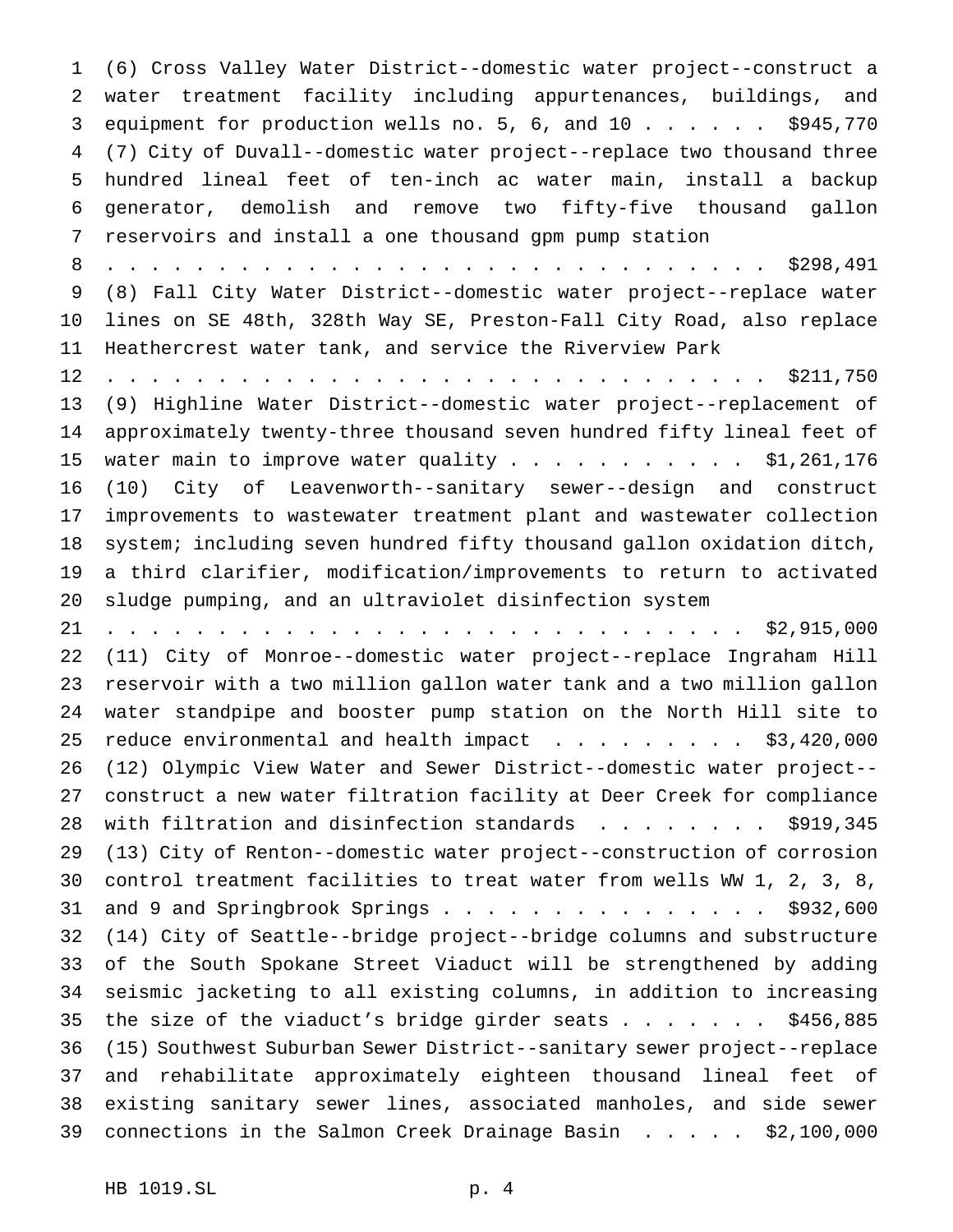(16) City of Spokane--bridge project--remove and replace two bridges in downtown Spokane including new water and sewer mains and a 3 pedestrian/bicycle pathway . . . . . . . . . . . . . . \$4,000,000 (17) City of Spokane--domestic water project--replaces eighty-five- year-old water transmission and ductile mains, including valves and casing under a rail line, also pavement removal, restoration, and 7 traffic control measures . . . . . . . . . . . . . . . \$4,428,000 (18) City of University Place--road project--construct six-foot sidewalks, including handicap accessible curbs and gutters, and bicycle lanes on both sides of Grandview Drive. Also construct enclosed storm drainage system..................... \$1,882,000 (19) Val Vue Sewer District--sanitary sewer project--rehabilitation of approximately two thousand four hundred sixty-five lineal feet of 14 failing sewer mains in the Rainier Vista area........ \$175,000 Section 2 total..................... \$27,760,187 16 Total of sections 1 and 2 . . . . . . . . . . . . . . . . \$59,619,143

 \*Sec. 3. RCW 43.155.060 and <sup>1988</sup> <sup>c</sup> <sup>93</sup> <sup>s</sup> <sup>2</sup> are each amended to read as follows:

 In order to aid the financing of public works projects, the board  $may:$ 

 (1) Make low-interest or interest-free loans to local governments from the public works assistance account or other funds and accounts for the purpose of assisting local governments in financing public works projects. The board may require such terms and conditions and may charge such rates of interest on its loans as it deems necessary or convenient to carry out the purposes of this chapter. Money received from local governments in repayment of loans made under this section shall be paid into the public works assistance account for uses consistent with this chapter.

 (2) Pledge money in the public works assistance account, or money to be received by the public works assistance account, to the repayment of all or <sup>a</sup> portion of the principal of or interest on obligations issued by local governments to finance public works projects. The board shall not pledge any amount greater than the sum of money in the public works assistance account plus money to be received from the payment of the debt service on loans made from that account, nor shall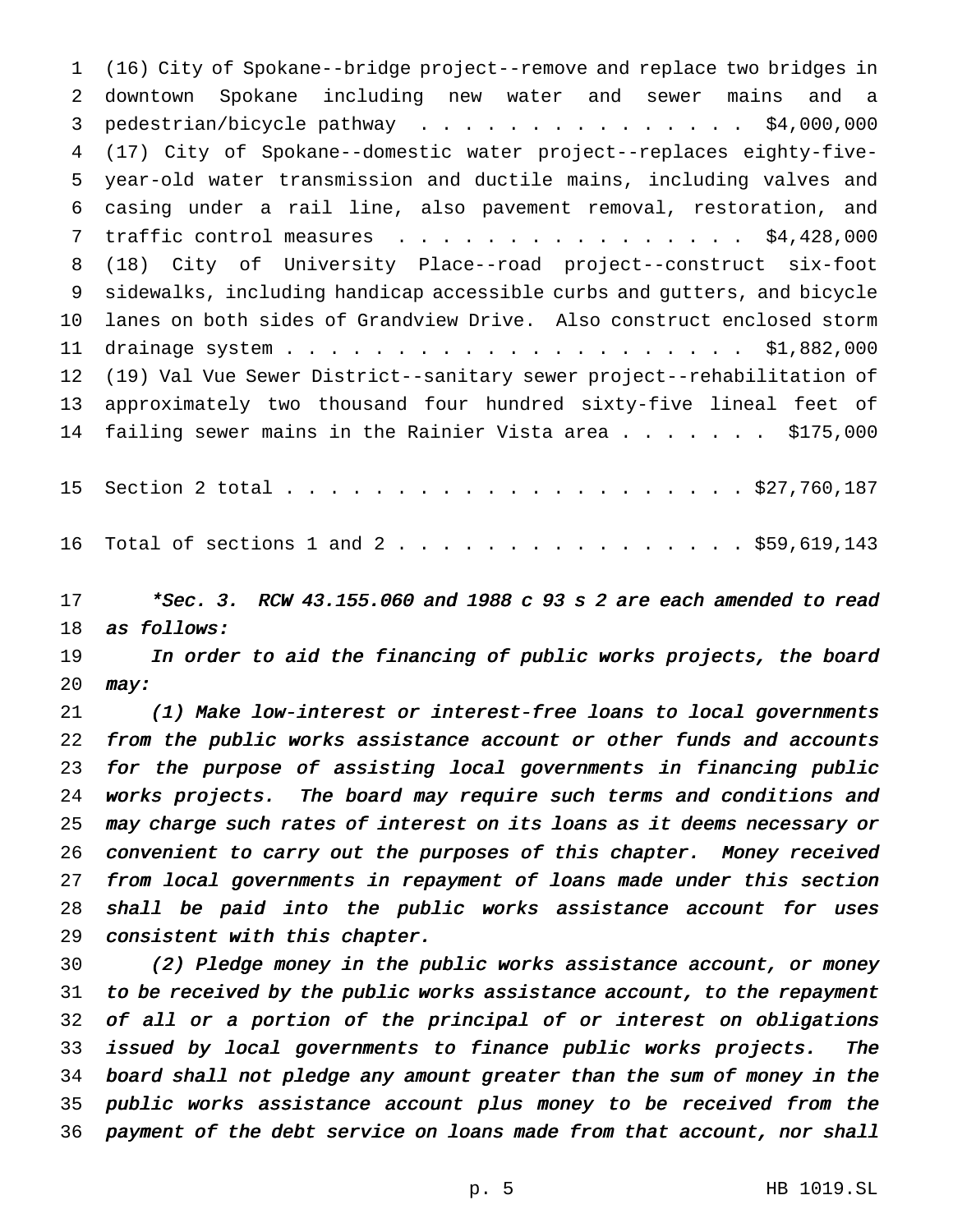the board pledge the faith and credit or the taxing power of the state or any agency or subdivision thereof to the repayment of obligations issued by any local government.

 (3) Create such subaccounts in the public works assistance account as the board deems necessary to carry out the purposes of this chapter.

 (4) Provide <sup>a</sup> method for the allocation of loans and financing guarantees and the provision of technical assistance under this chapter.

 The board shall ensure that at the beginning of each fiscal quarter 10 there is a sufficient cash balance in the public works assistance 11 account to cover the disbursements anticipated during the quarter.

12 All local public works projects aided in whole or in part under the 13 provisions of this chapter shall be put out for competitive bids, except for emergency public works under RCW 43.155.065 for which the recipient jurisdiction shall comply with this requirement to the extent feasible and practicable. The competitive bids called for shall be administered in the same manner as all other public works projects put out for competitive bidding by the local governmental entity aided 19 under this chapter.

**\*Sec. 3 was vetoed. See message at end of chapter.**

 NEW SECTION. **Sec. 4.** This act is necessary for the immediate preservation of the public peace, health, or safety, or support of the state government and its existing public institutions, and takes effect immediately.

> Passed the House April 19, 1997. Passed the Senate April 7, 1997. Approved by the Governor May 9, 1997, with the exception of certain items that were vetoed. Filed in Office of Secretary of State May 9, 1997.

Note: Governor's explanation of partial veto is as follows:

 "I am returning herewith, without my approval as to section 3, House Bill No. 1019 entitled:

 "AN ACT Relating to appropriations for projects recommended by the public works board;"

 House Bill No. 1019 provides a list of 34 public works projects for funding from the Public Works Assistance Account. It also provides a supplemental appropriation to cover 19 of the projects, listed in section 2 of the bill.

 Section 3 of the bill would require the Public Works Board to ensure that at the beginning of each fiscal quarter there is a